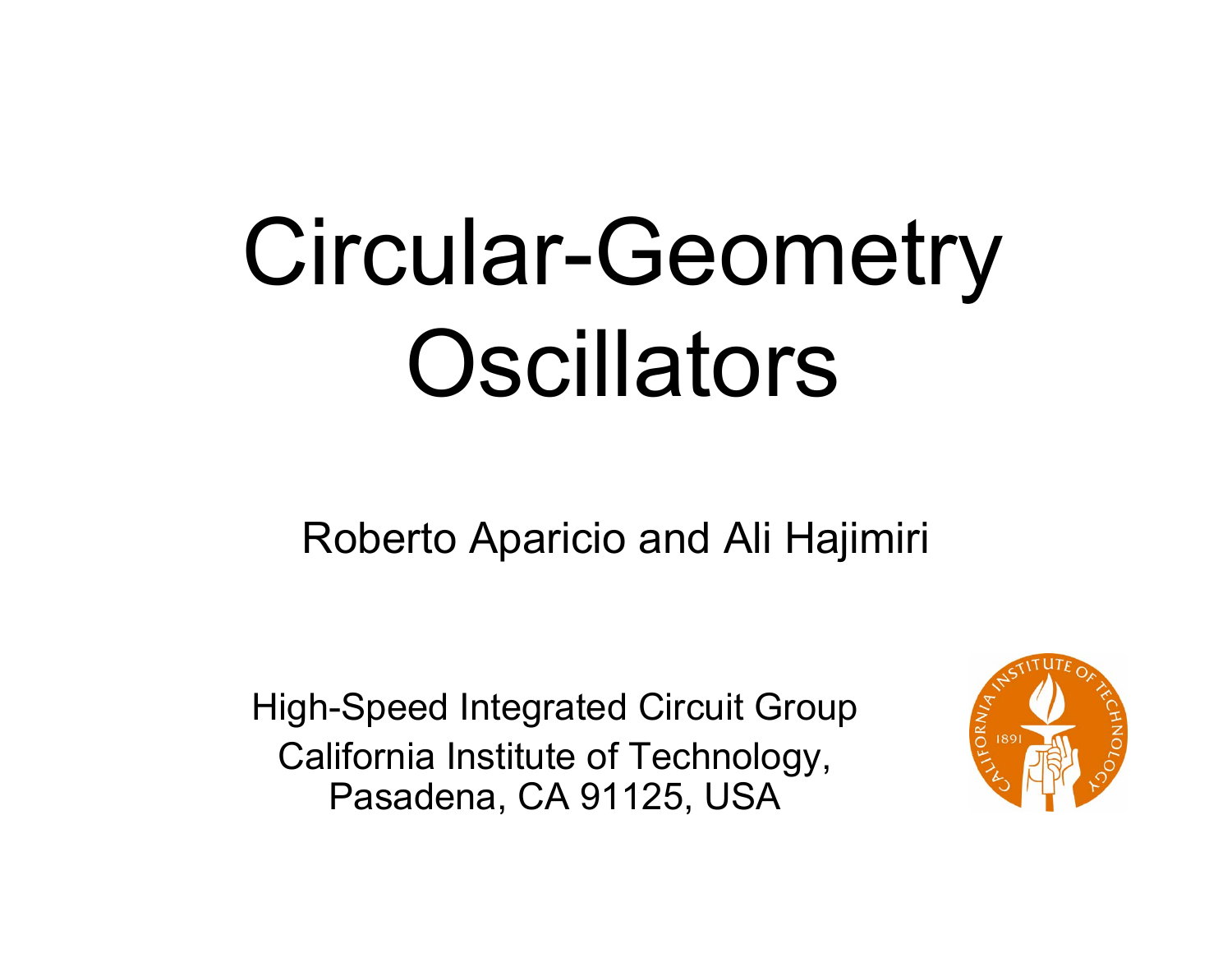# **Outline**

- •The effect of tank *Q*
- Inductor selection and comparison
- •Circular-geometry oscillators
- Experimental results
- Conclusions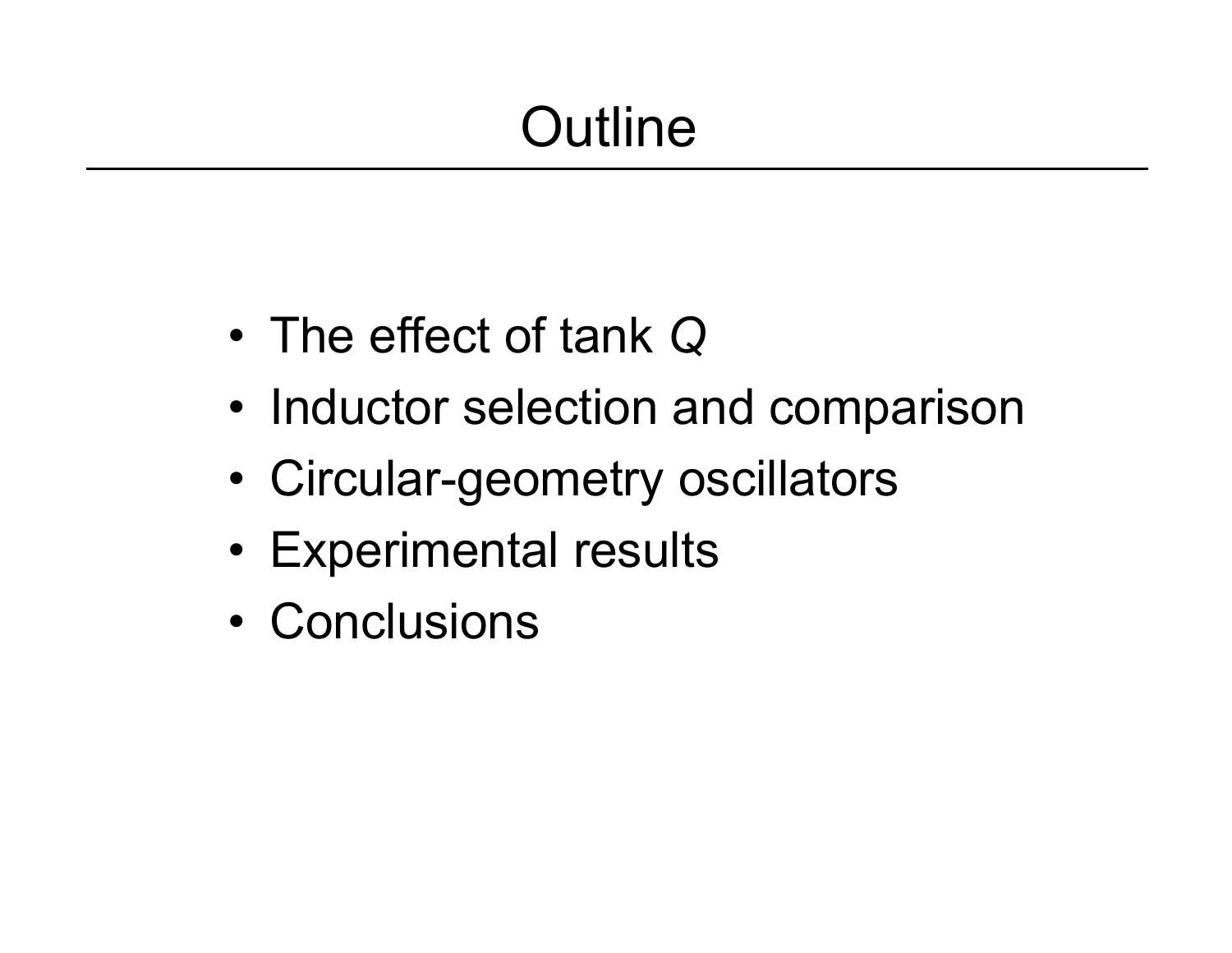Active Device Noise



#### •Active device noise dominates the phase noise of most CMOS oscillators 1.

<sup>1</sup> D. Ham and A. Hajimiri, "Concepts and methods in optimization of integrated LC VCOs", IEEE JSSC, June 2001.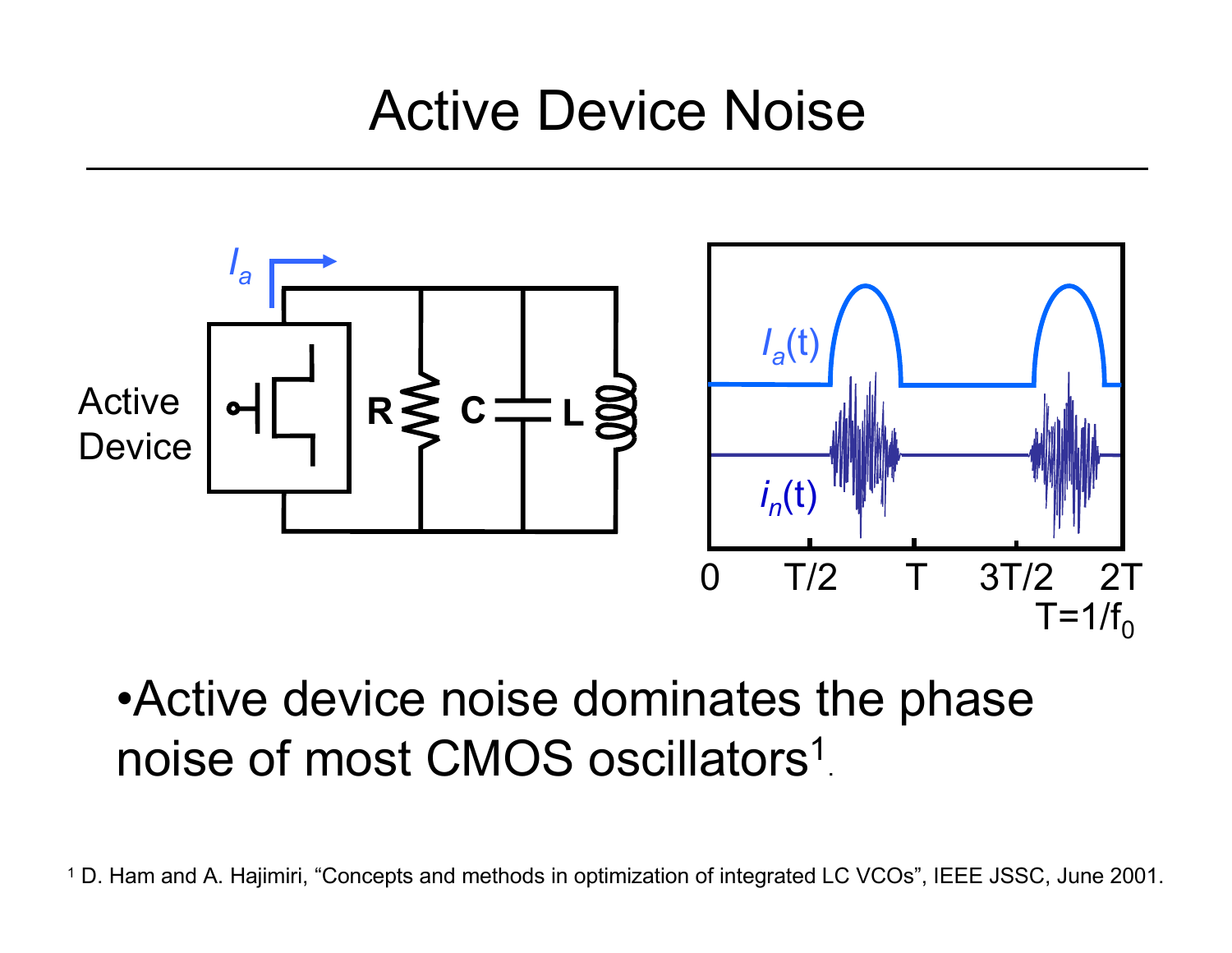## Importance of Tank Q



For 
$$
V_{\text{tank}}
$$
 = constant, if  $Q_{\text{tank}}$  then  $I_{\text{bias}}$ 

•The lower bias current decreases the noise from the active devices.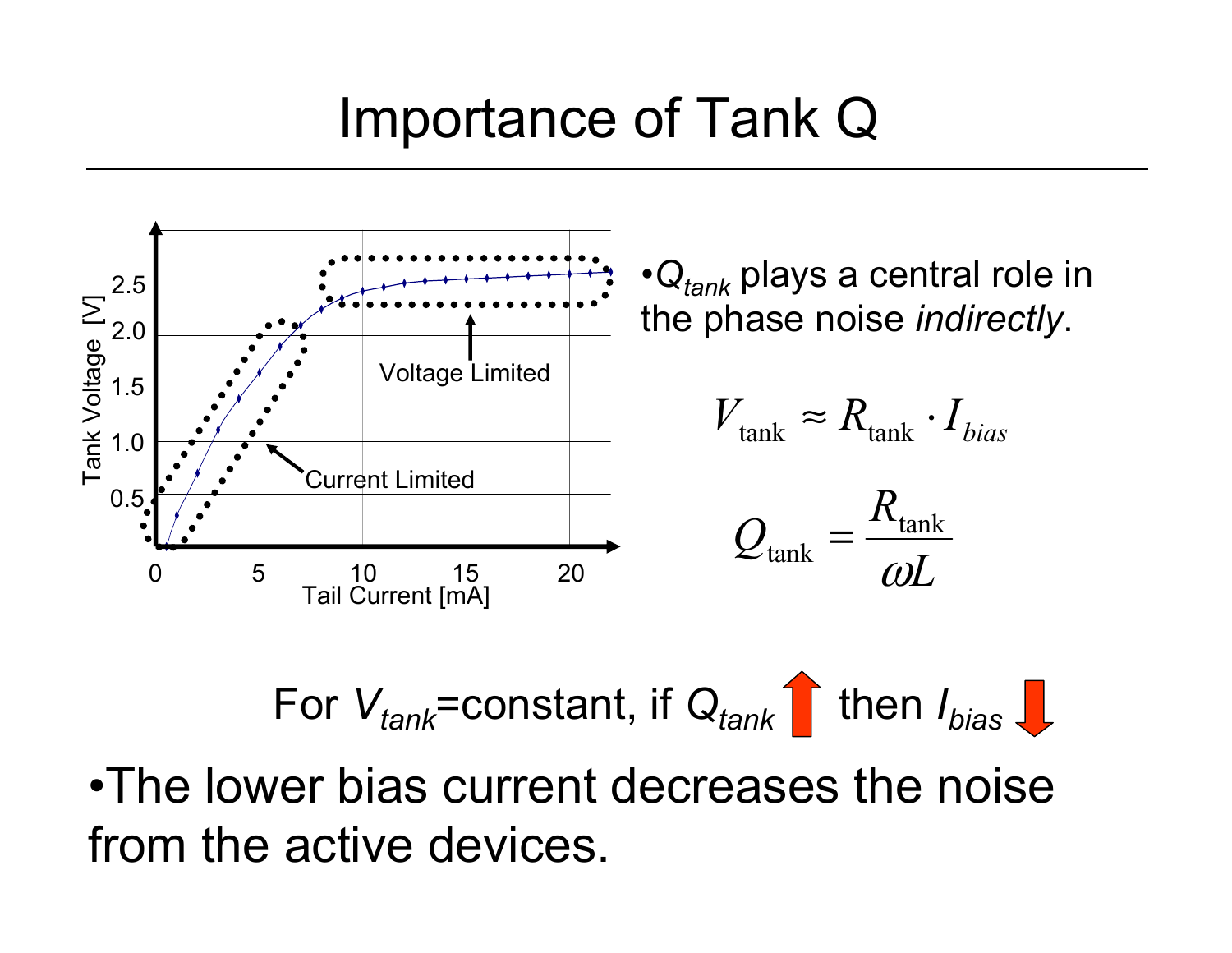# High Frequency Oscillator Constraints



- Q<sub>ind</sub> often limits Q<sub>tank</sub>,
- Higher frequencies requires a smaller inductance, *L*.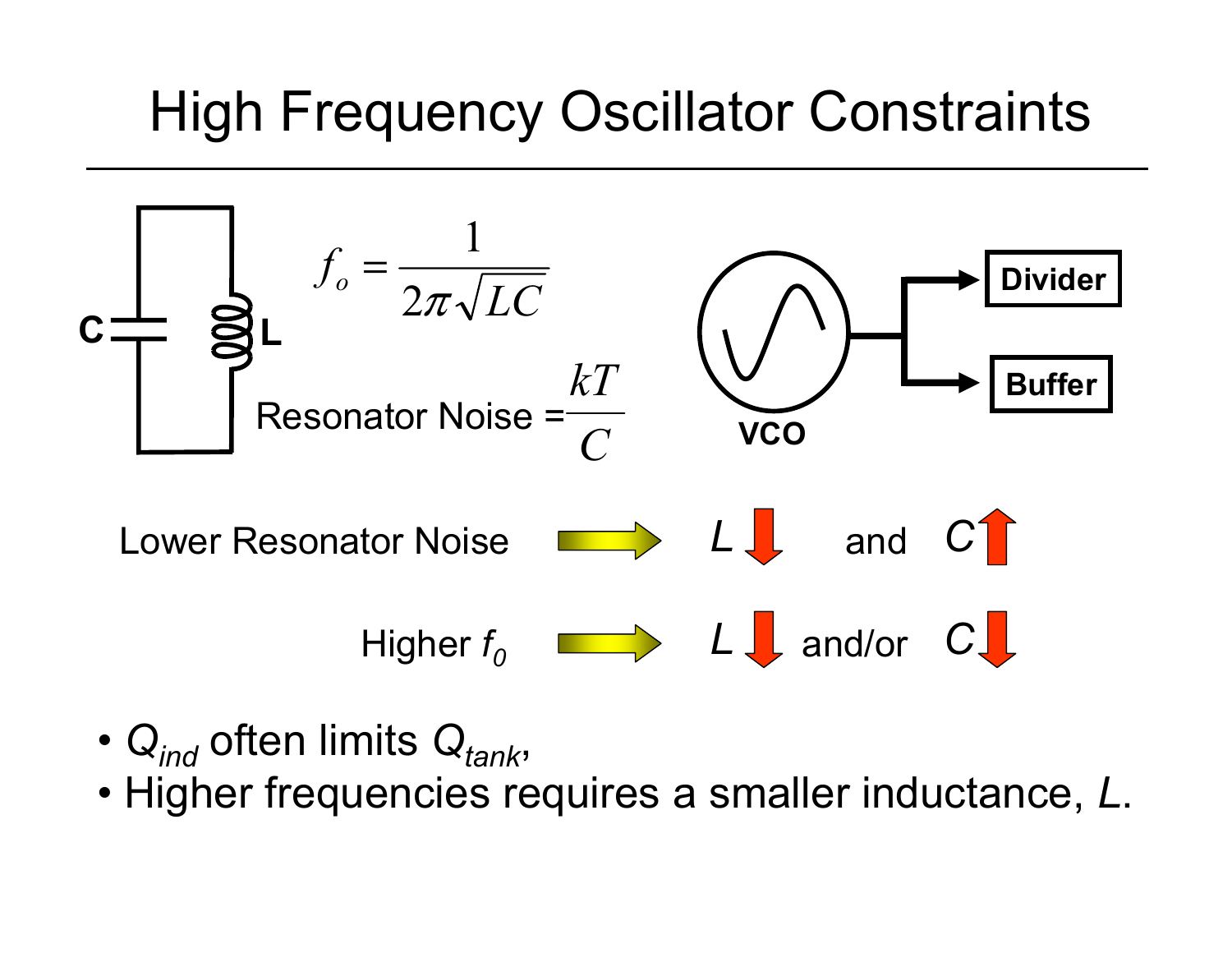# Low Impedance Inductor Comparison

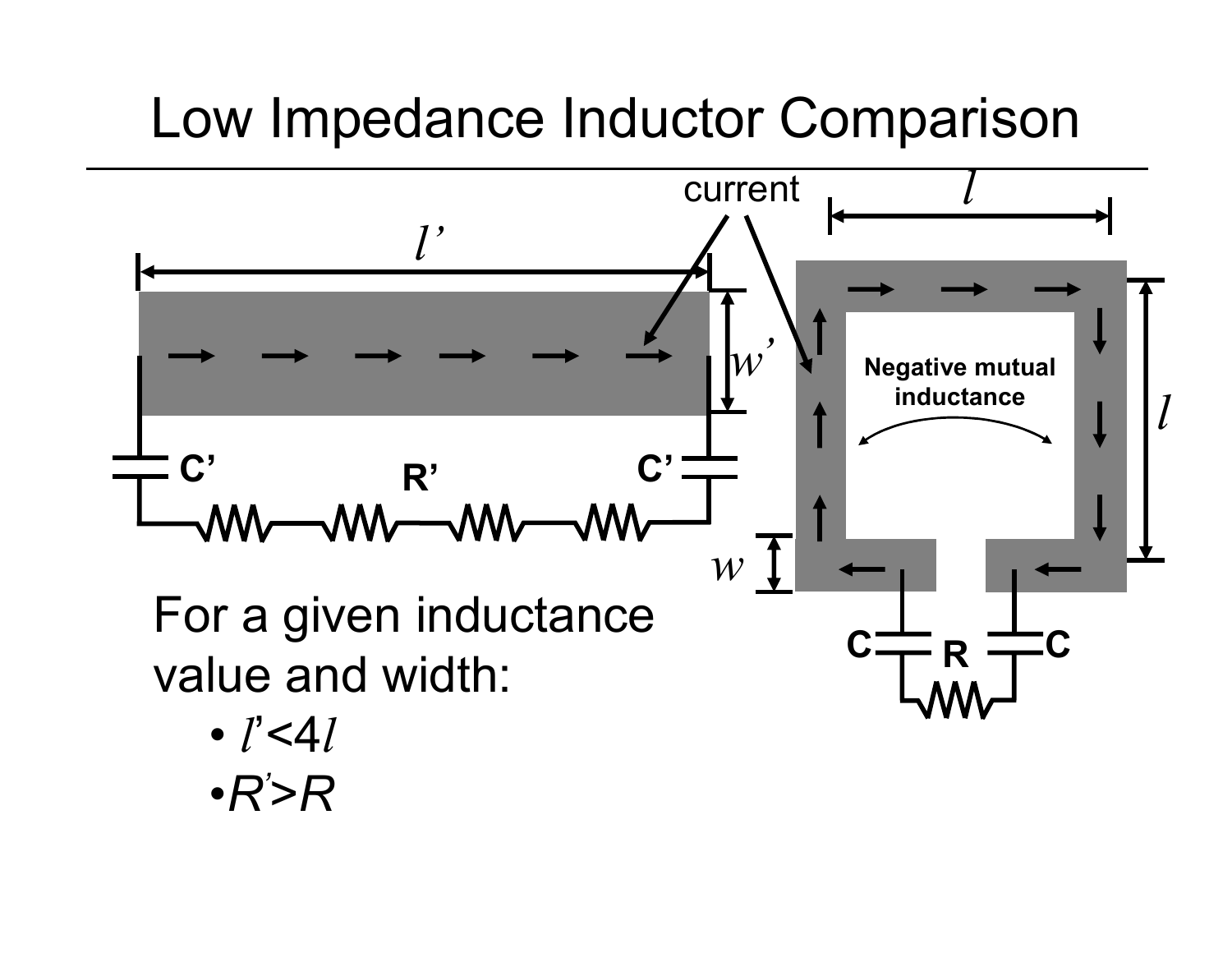# Low Impedance Inductor Comparison

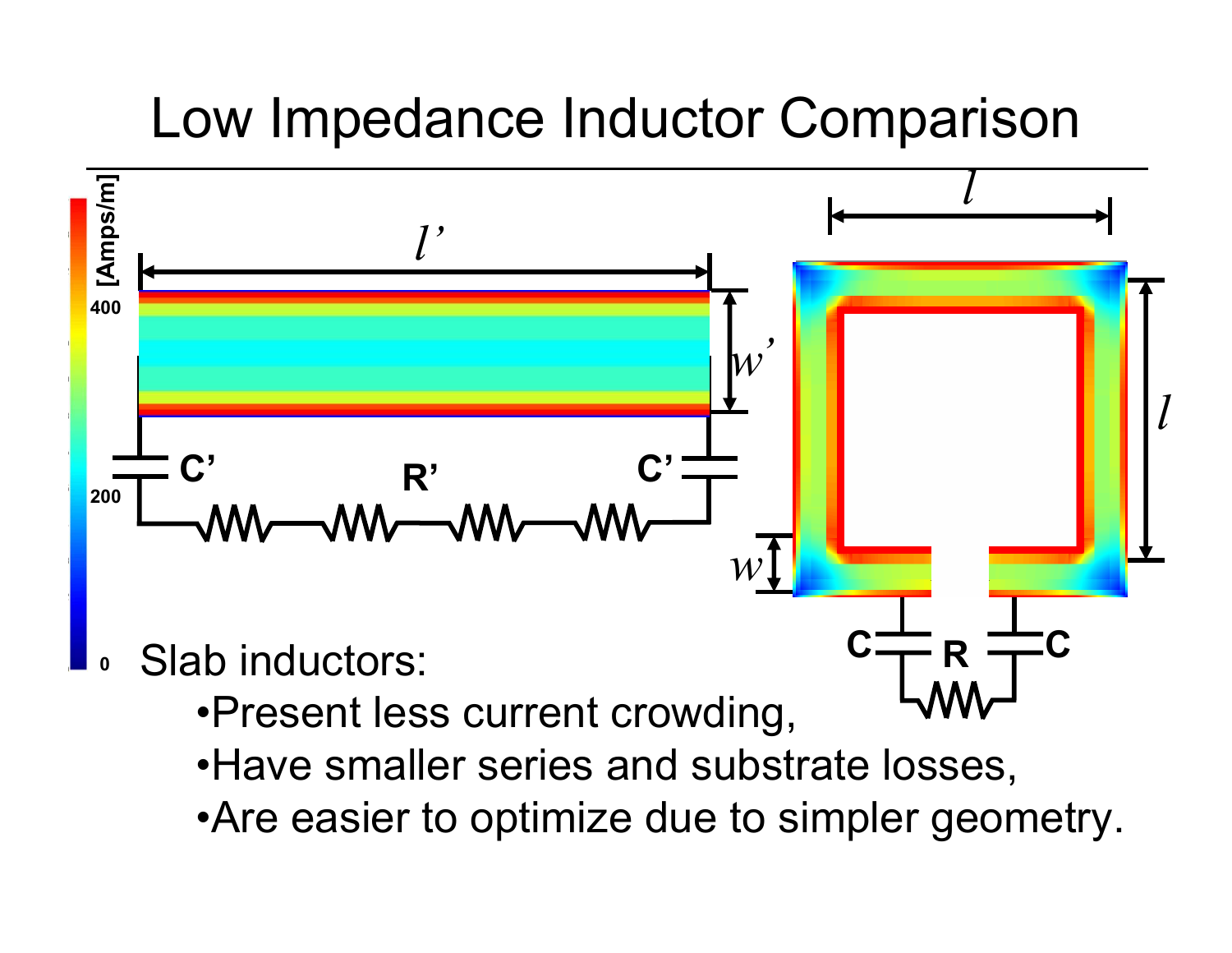#### Slab Inductor Issues



Interconnects add inductance and loss!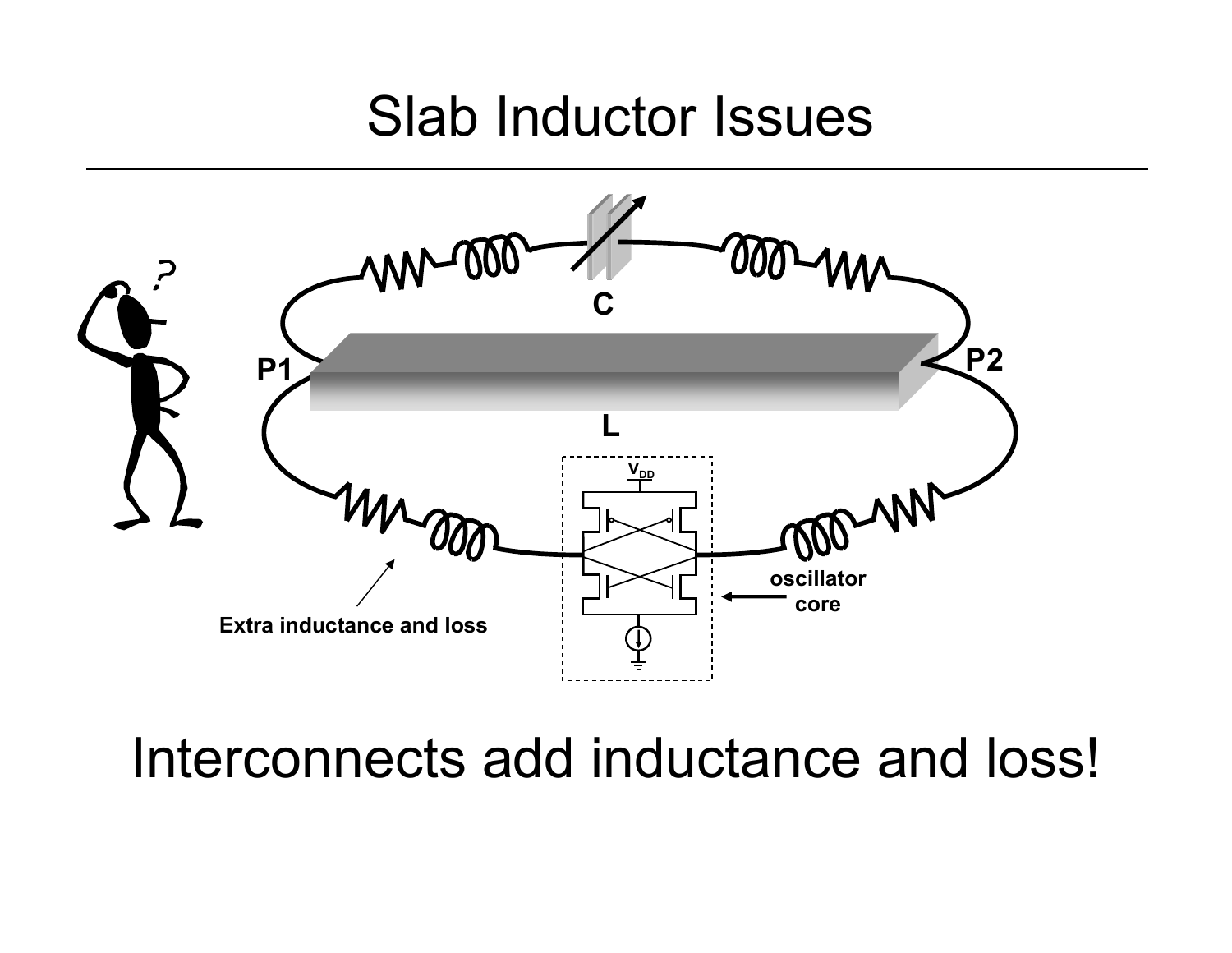# Circular-Geometry Oscillators



•Direct oscillator implementation with slab inductors using a circular-geometry structure. 1

<sup>1</sup> I. Aoki, S. Kee, D. Rutledge, and A. Hajimiri, "Fully integrated CMOS power amplifier design using the distributed active-transformer architecture", IEEE CICC, May 2001.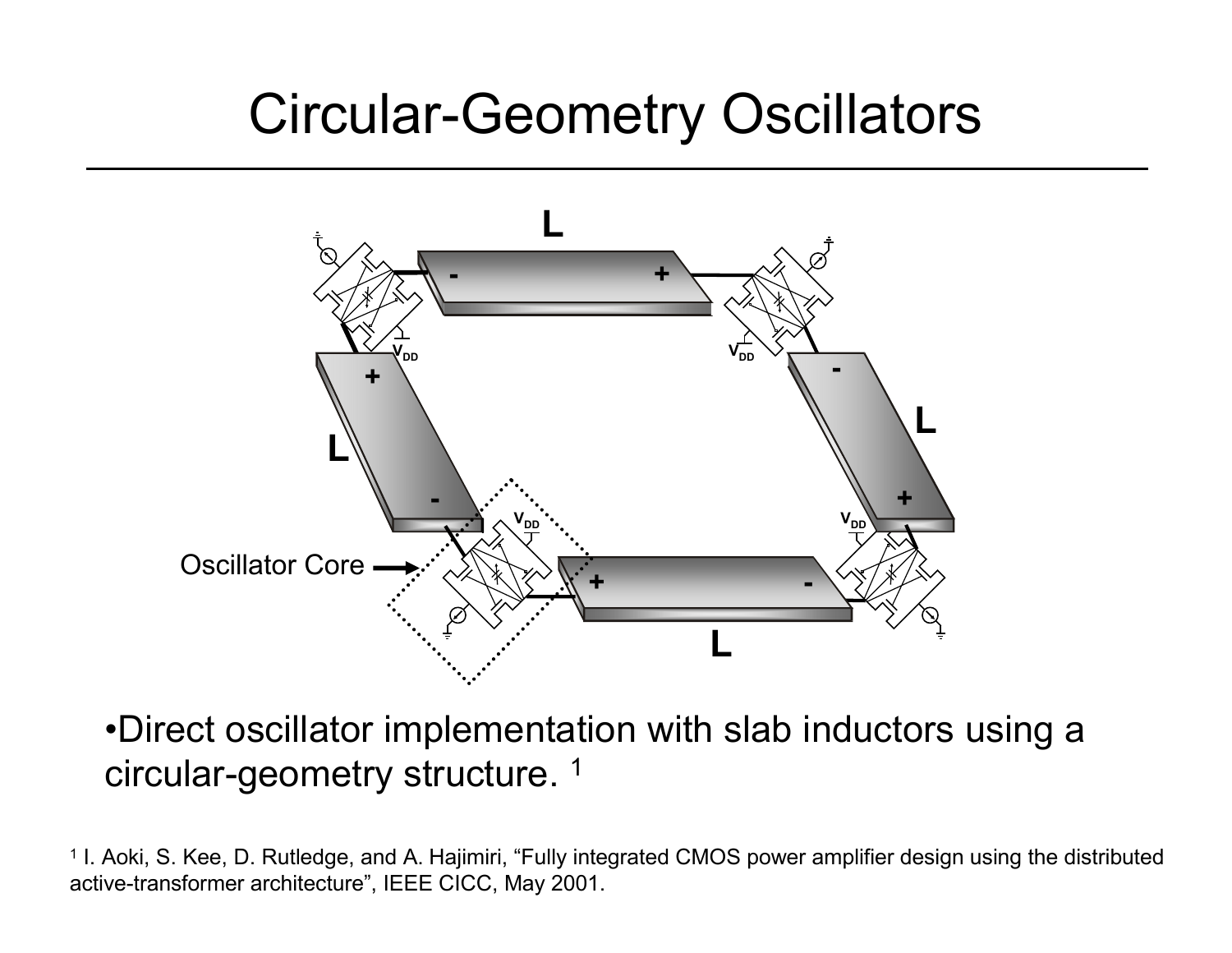# Direct Implementation Issues



•Possible stable dc solution of a topology using 4 corners and complementary cross-coupled oscillator as a core.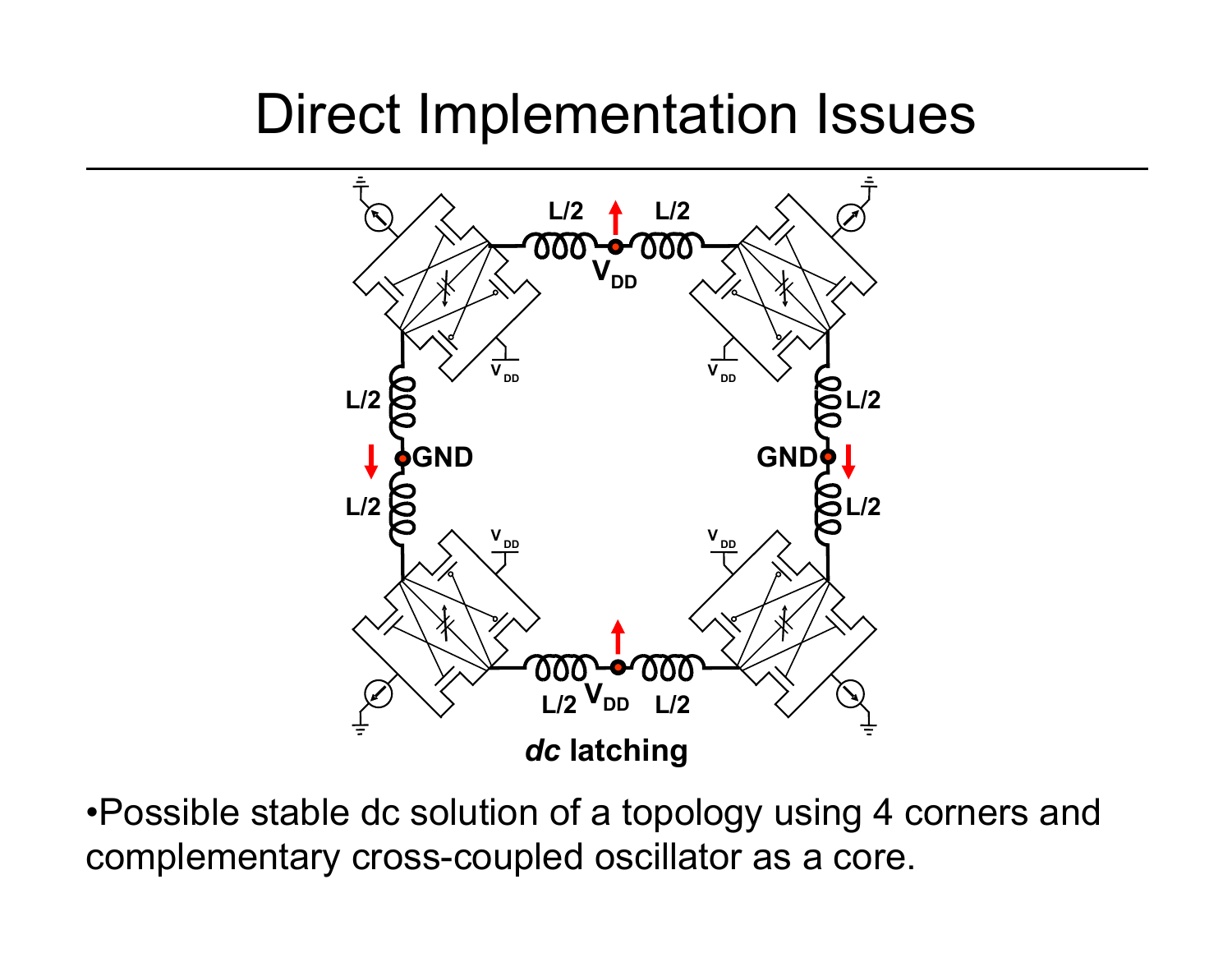### Multiple Oscillation Modes



•Parasitic modes of oscillation in the absence of safeguards against this phenomena.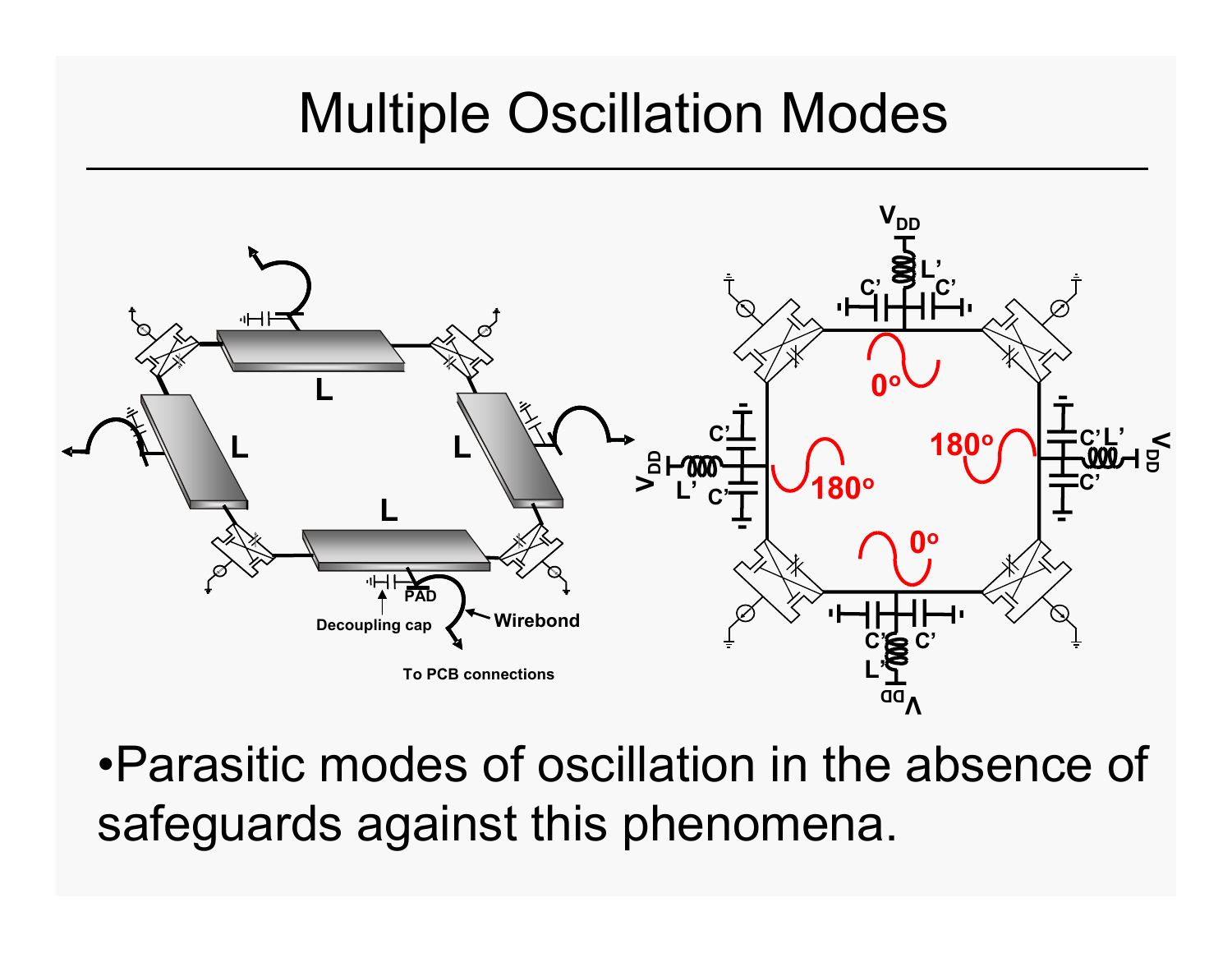## Middle Point Cross-Connection



•Shorts the outputs of the oscillator cores at low frequencies and even harmonics,

•Loads the cores with a small impedance decreasing the start up gain of the undesired oscillation modes.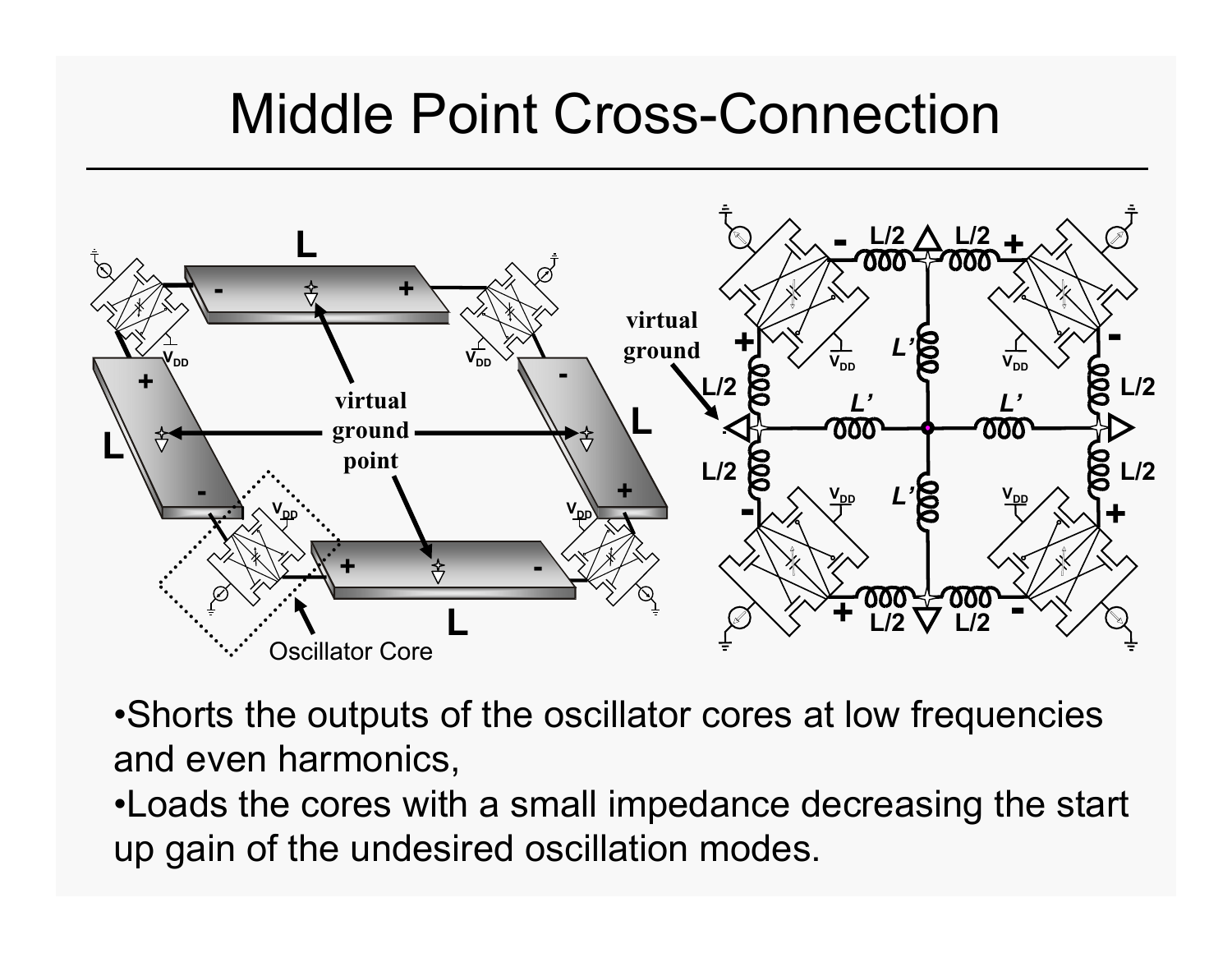# Proposed Oscillator Topology



•Output extracted by a pick-up loop in the center,

•This topology can be implemented using any number of corners and with a variety of active cores.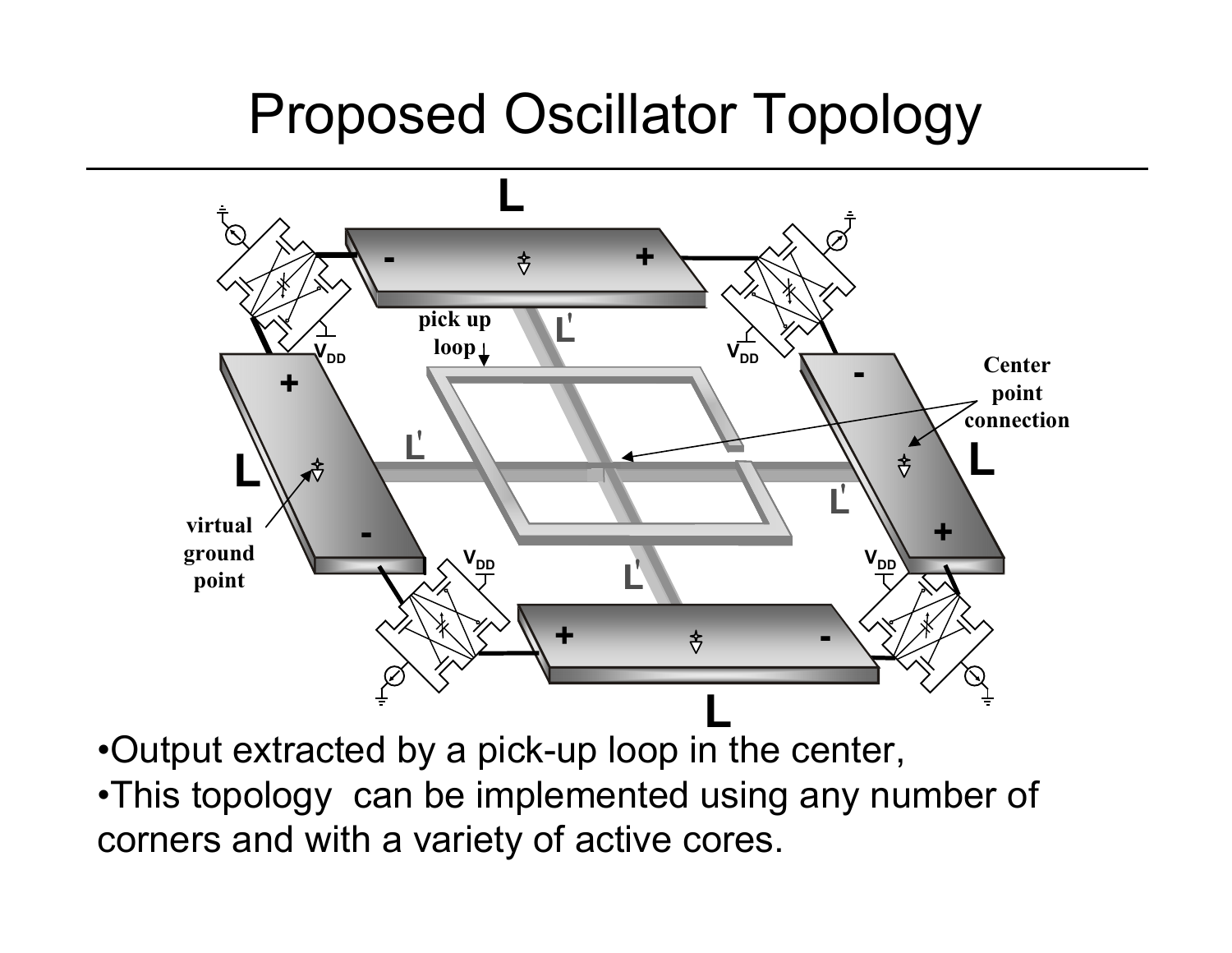# Implemented Oscillator

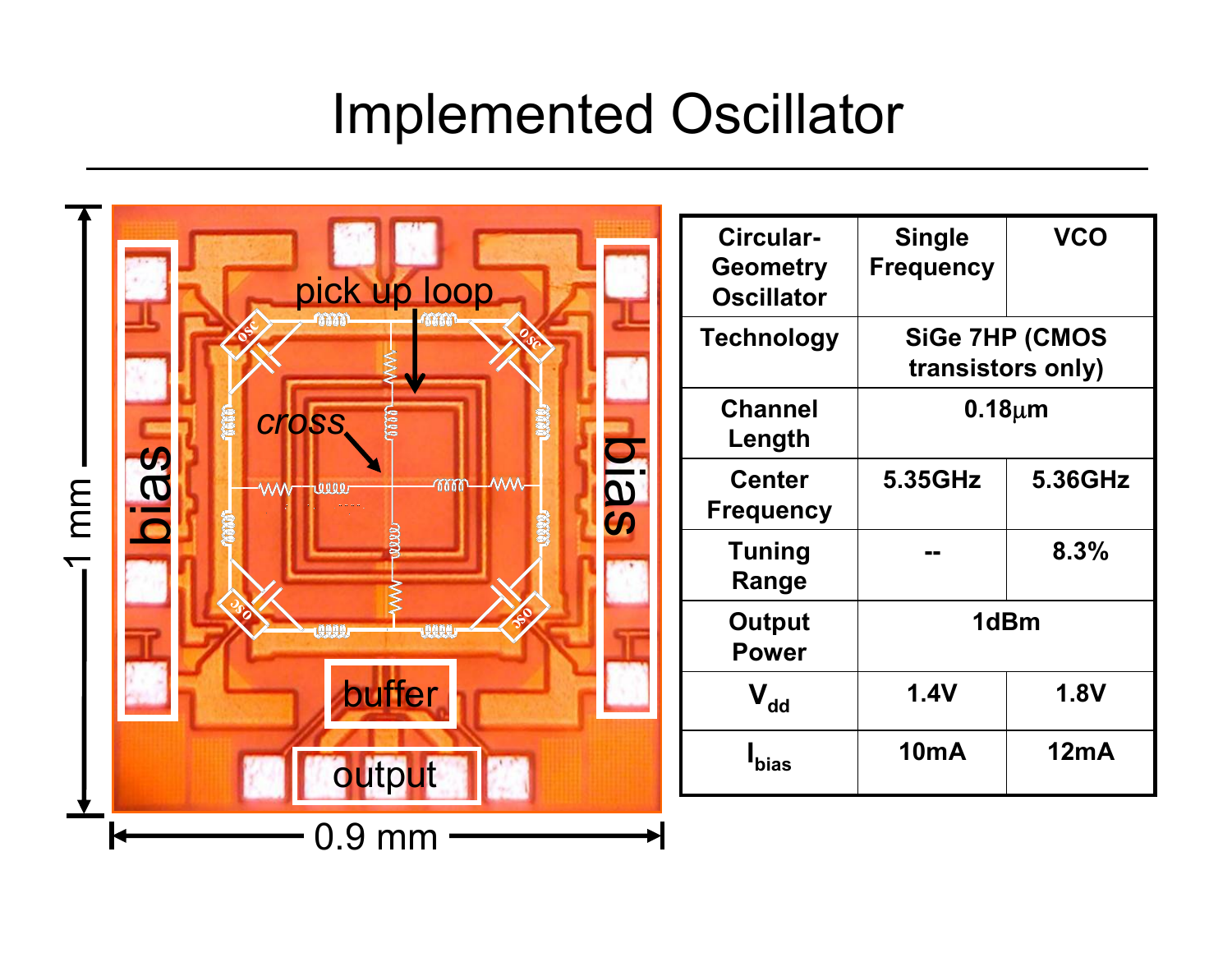#### Phase Noise

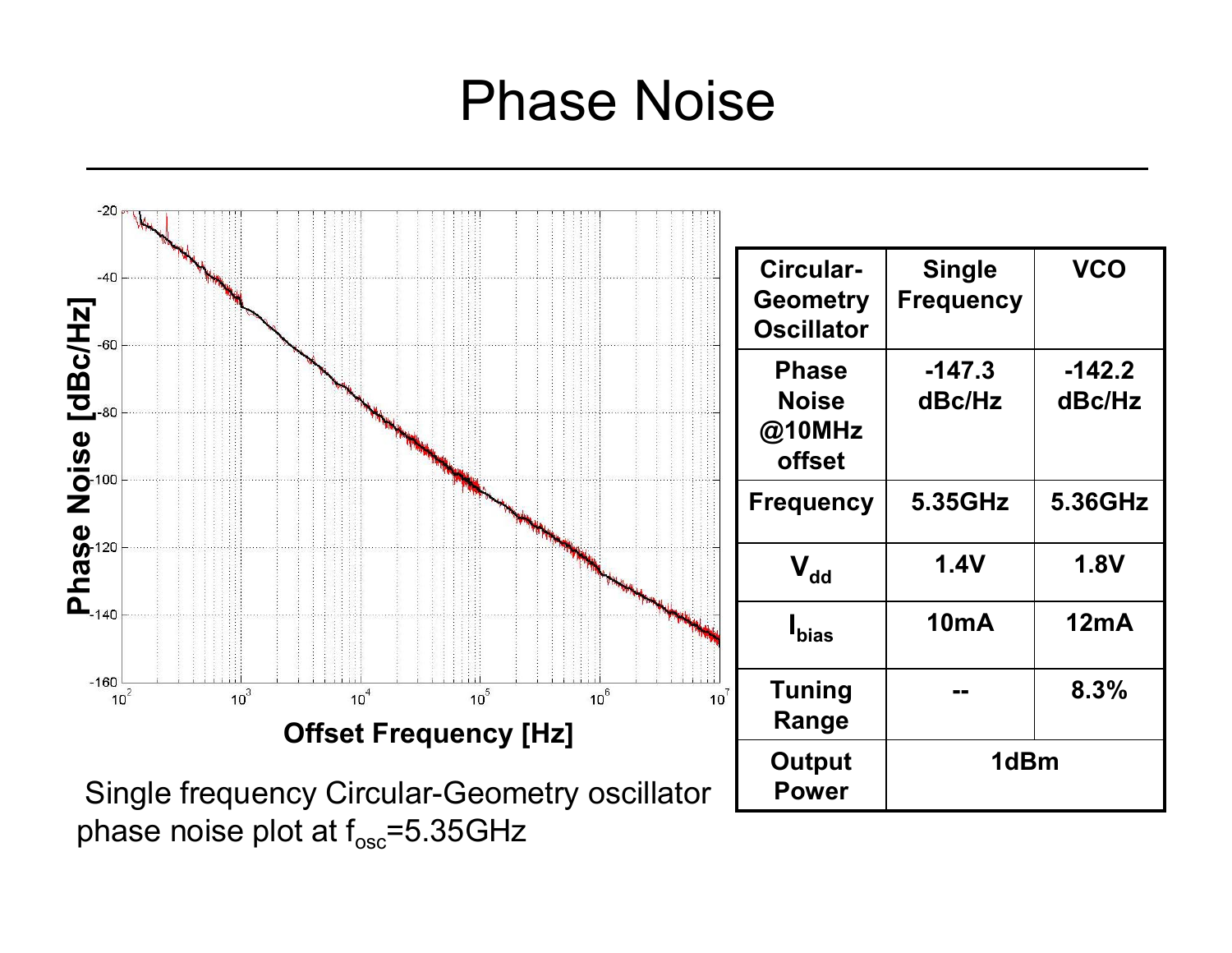#### Oscillators Above 4GHz Comparison

$$
PFN = 10\log\left[\frac{kT}{P_{sup}}\cdot\left(\frac{f_0}{f_{off}}\right)^2\right] - L\{f_{off}\}\qquad PFTN = 10\log\left[\frac{kT}{P_{sup}}\cdot\left(\frac{f_{tune}}{f_{off}}\right)^2\right] - L\{f_{off}\}
$$

| Reference           | Technology          | Frequency     | Power            | PFN <sup>1</sup> | PTFN <sup>2</sup> |
|---------------------|---------------------|---------------|------------------|------------------|-------------------|
| <b>This work</b>    | SiGe 0.18 µm        | 5.35GHz       | 14mW             | 16.5             | <b>NA</b>         |
| <b>This work</b>    | <b>SiGe 0.18 µm</b> | 5.36GHz       | 25.2mW           | 9.6              | $-12.0$           |
| <b>ESSCIRC 2000</b> | CMOS 0.24 µm        | 7.3 GHz       | $2.4$ mW         | 16.3             | 4.2               |
| <b>RFIC 2003</b>    | <b>CMOS 0.18 µm</b> | 12GHz         | $1.4m$ W         | 11.03            | $-18.4$           |
| <b>RFIC 2003</b>    | <b>CMOS 0.18 µm</b> | 5.5GHz        | $3.6m$ W         | 10.4             | $-2.8$            |
| <b>ISSCC2001</b>    | $CMOS 0.25 \mu m$   | 17 GHz        | $10.5$ mW        | 8.75             | $-12.7$           |
| <b>ISSCC 2001</b>   | $CMOS 0.25 \mu m$   | <b>50 GHz</b> | 13mW             | 8.0              | $-25.1$           |
| <b>ISSCC 2002</b>   | $CMOS 0.12 \mu m$   | <b>50 GHz</b> | 1 <sub>m</sub> W | 5.4              | $-27.2$           |
| <b>CICC 2000</b>    | BiCMOS 0.35µm       | 10 GHz        | 35mW             | 4.9              | $-13.7$           |